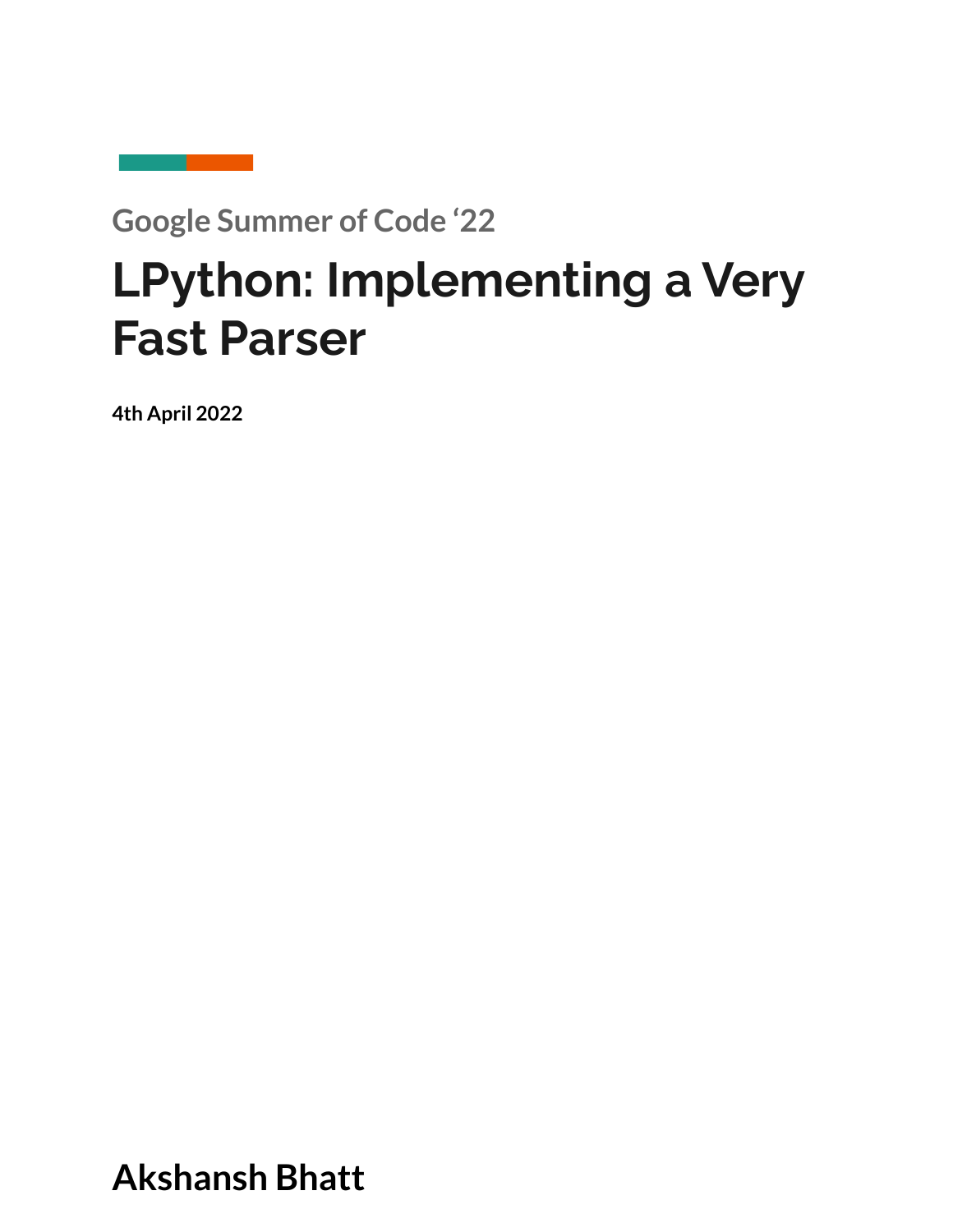## **About Me**

## **The Student**

**Name:** Akshansh Bhatt **E-Mail:** [qaz.akshansh@gmail.com](mailto:akshansh@tuta.io) **GitHub Profile:** [akshanshbhatt](http://www.github.com/akshanshbhatt) **Timezone:** IST (UTC+05:30)

## **The Institute**

**University:** Birla Institute of Technology and Science (BITS), Pilani **Major:** Physics, Electronics and Instrumentation Eng. (Dual Major) **Duration of Degree:** Five Years **Current Year:** Third **Degree:** Master of Science (M.Sc.) and Bachelor of Engineering (B.E.)

### **Programming Background**

I use macOS as my operating system (Macbook Air with Apple Silicon M1), Visual Studio Code as my primary editor and debugger, and iTerm2 with zsh as my primary terminal emulator. Although for considerably large projects, I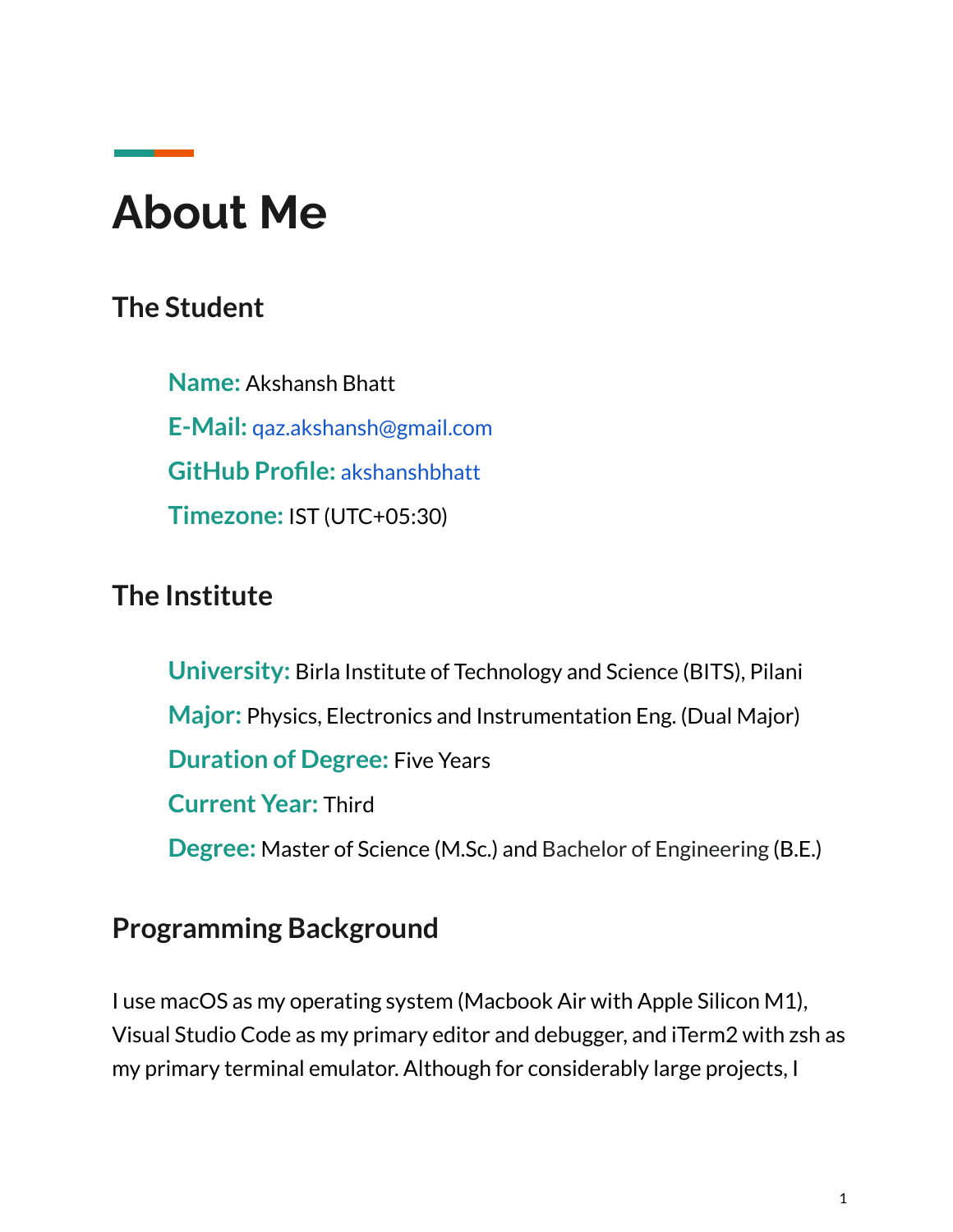often switch to Neovim for speed. I am familiar with the git and Github workflow.

I have contributed to numerous big projects in the past couple of years, not to mention that most have been in the Open Source domain. Last year, I was part of SymPy's GSoC developer team. I am currently the 43rd highest [contributor,](https://user-images.githubusercontent.com/53227127/129947040-e7385c81-0d43-45a9-8d87-c688dae30585.png) to SymPy's [codebase,](https://user-images.githubusercontent.com/53227127/129947040-e7385c81-0d43-45a9-8d87-c688dae30585.png) of all time and also an active member of the SymPy dev team, helping out new contributors make their first contribution.

You can look at my final report from last year over [here.](https://github.com/akshanshbhatt/GSoC-2021-Final-Report) I also encourage you to check the weekly [progress](https://gsoc-blog.akshansh.me/) blog from last year, in which I have provided every small detail regarding my advancement in the project I chose. Python is my favorite language due to its simple syntax, usage in many domains, and a vast community of awesome developers. It's simple yet so powerful. Apart from Python, I also code in C/C++ and JavaScript (but Python's the OG).

## **My Contributions**

These are some of my contributions to LPython-

### Merged Pull Requests

- [#245](https://github.com/lcompilers/lpython/pull/245): Add numpy to virtual env package list
- [#353](https://github.com/lcompilers/lpython/pull/353): Create environment.yml file
- **[#363](https://github.com/lcompilers/lpython/pull/363)**: Fix the dedent token generation in new tokenizer
- **[#400](https://github.com/lcompilers/lpython/pull/400)**: [Parser] Implement parsing rules for functions

### Issues Closed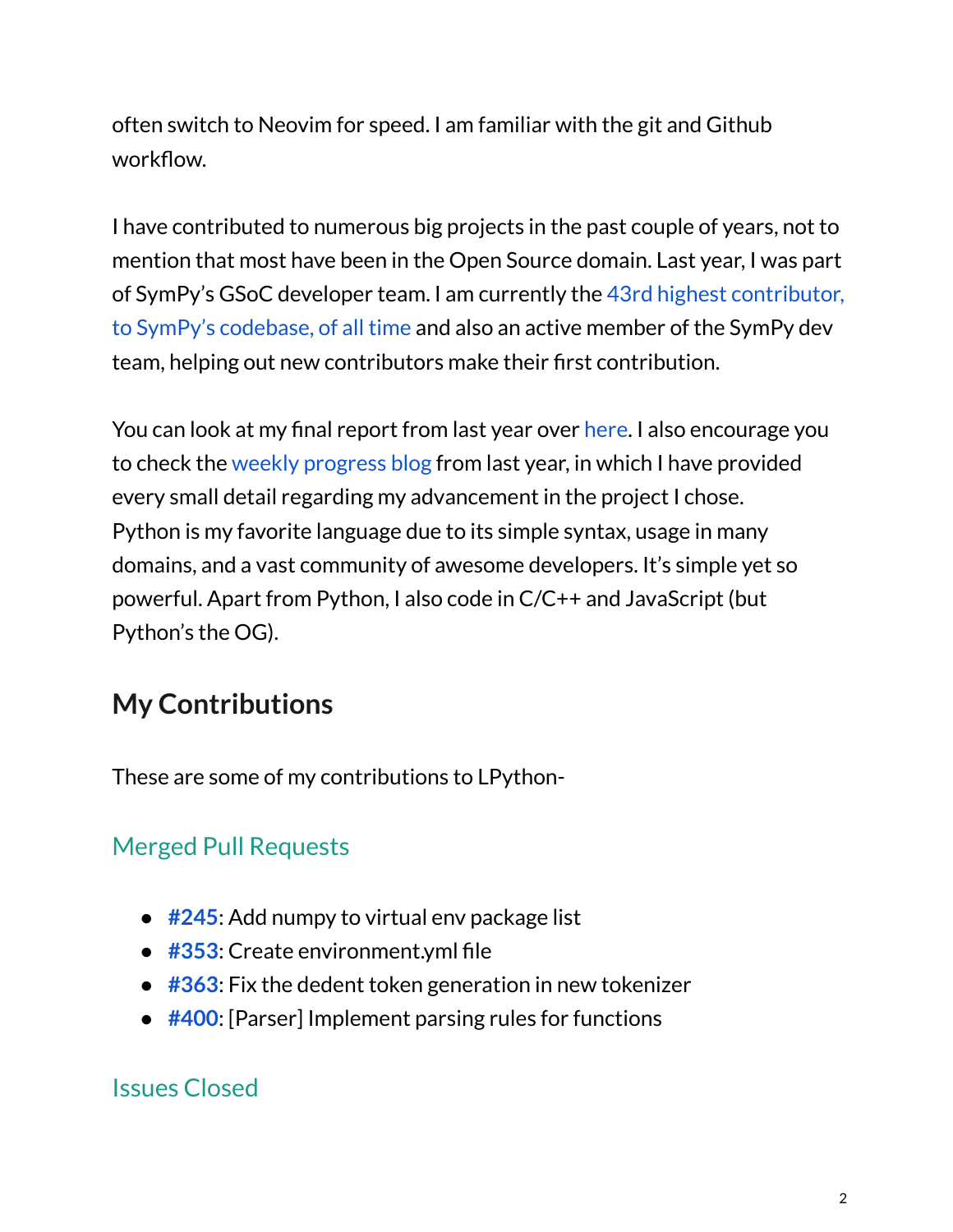- **[#350](https://github.com/lcompilers/lpython/issues/350)**: Setup environment.yml for creating a development Conda environment
- [#358](https://github.com/lcompilers/lpython/issues/358): New tokenizer fails when there are multiple indentations

#### Issues Raised

- **● [#243](https://github.com/lcompilers/lpython/issues/243):** Issue with creating autogenerated files
- **● [#244](https://github.com/lcompilers/lpython/issues/244):** Integration tests fail
- **● [#266](https://github.com/lcompilers/lpython/issues/266):** Anomalous behavior of static types
- **[#358](https://github.com/lcompilers/lpython/issues/358)**: New tokenizer fails when there are multiple indentations
- **● [#392](https://github.com/lcompilers/lpython/issues/392):** The new parser generates unwanted AST nodes

*Note: There must be more PRs by the time my mentors will review my application, so I am providing the [GitHub](https://github.com/lcompilers/lpython/pulls?q=is%3Apr+author%3Aakshanshbhatt+is%3Aclosed) link to all my PRs.*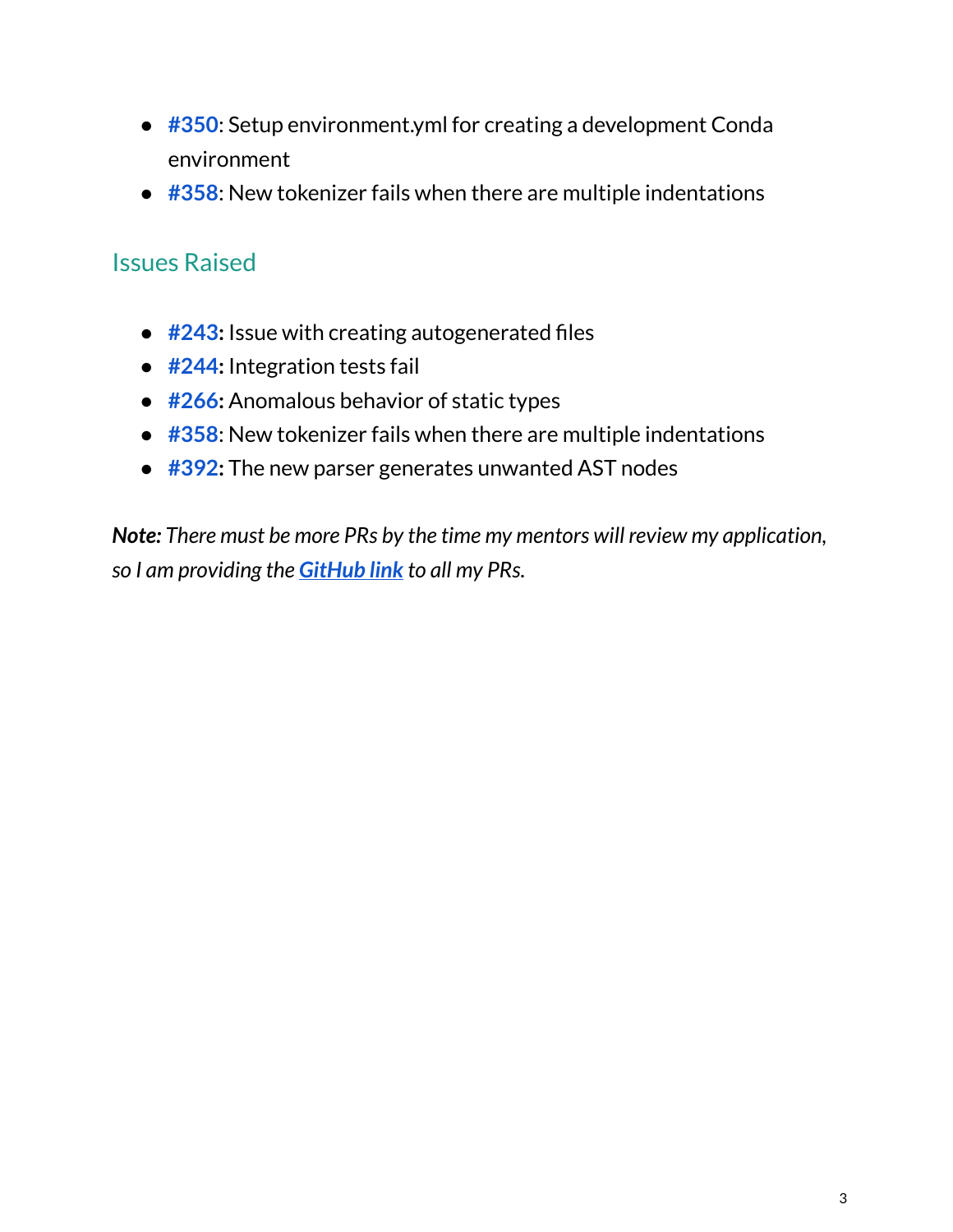# **The Project**

In this section, I will explain my project details. I expect this structure to be considerably improved under the guidance of my mentors.

## **Understanding the LPython Compiler**

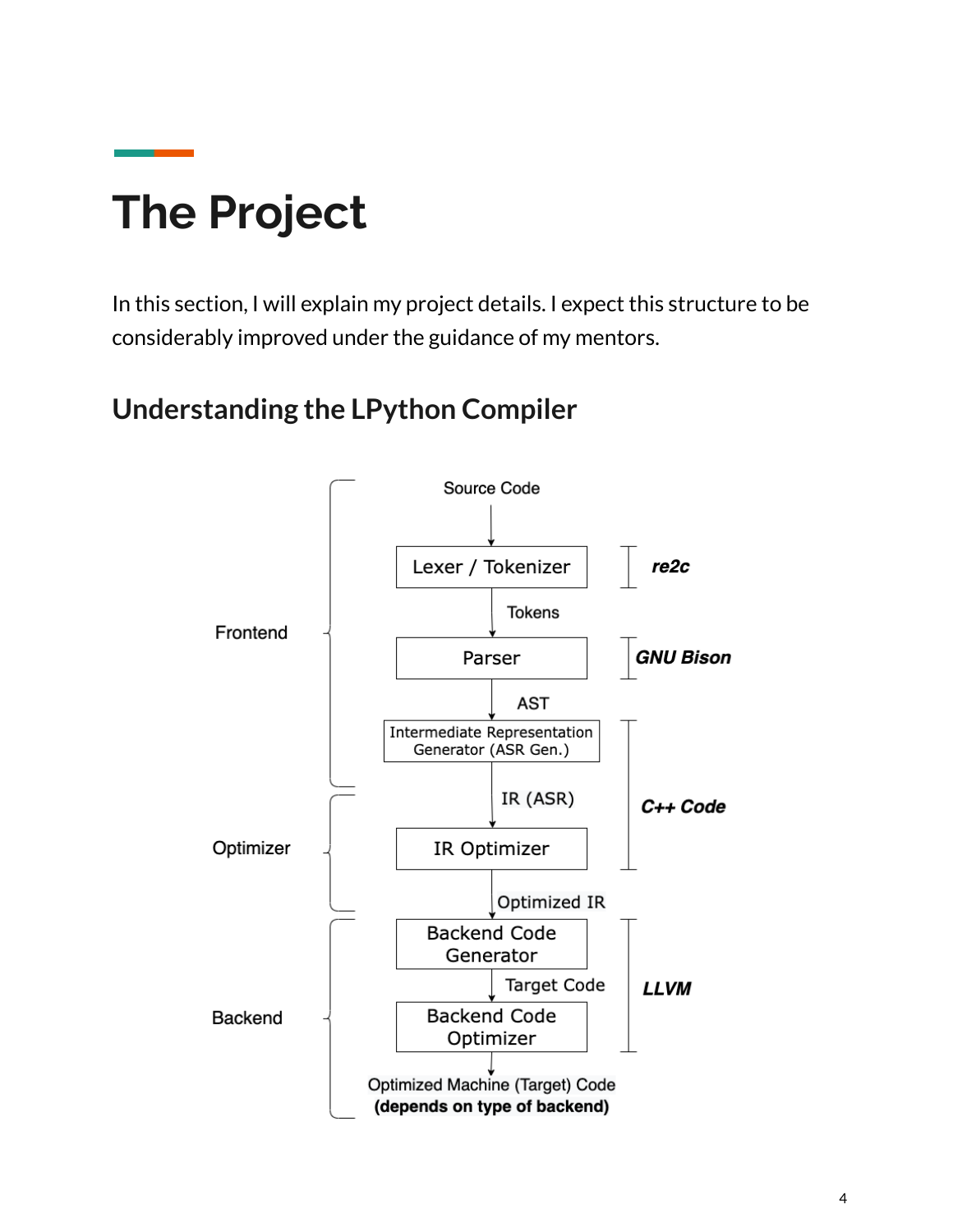The diagram above depicts the proposed implementation of the LPython compiler. LPython compiler works in three different phases, which we can also reduce to two significant phases if we don't require code optimizations - the **Frontend** and the **Backend**.

The frontend is responsible for optimizing the high-level code into a tree structure before it is fed to the backend to generate machine-level code by traversing the tree. We can regenerate the source code from any intermediate step in the frontend pipeline. The frontend mainly deals with the syntactic and semantic analysis of the source code. We will discuss a more detailed analysis of the frontend and its components in the next section.

On the other hand, the backend's job is to traverse the nodes of the (presumably optimized) IR code (Abstract Semantic Representation in LPython's case) to the Target code (often machine level). The frontend deals with syntax, whereas the backend mainly handles low-level code generation and hardware-specific optimizations. LPython's backend can generate a wide variety of target code depending upon the need, thanks to the power of the LLVM. If the source code is generated till the LLVM IR level, LLVM can convert it to x86/ARM assembly or C++ equivalent very efficiently.

## **Frontend**

Since my project mainly involves improving the frontend, I will discuss the essential components of the frontend in detail.

### **Tokenizer**

Tokenization is the first step in the compilation process. The tokenizer converts the stream of characters of the source file to a stream of tokens.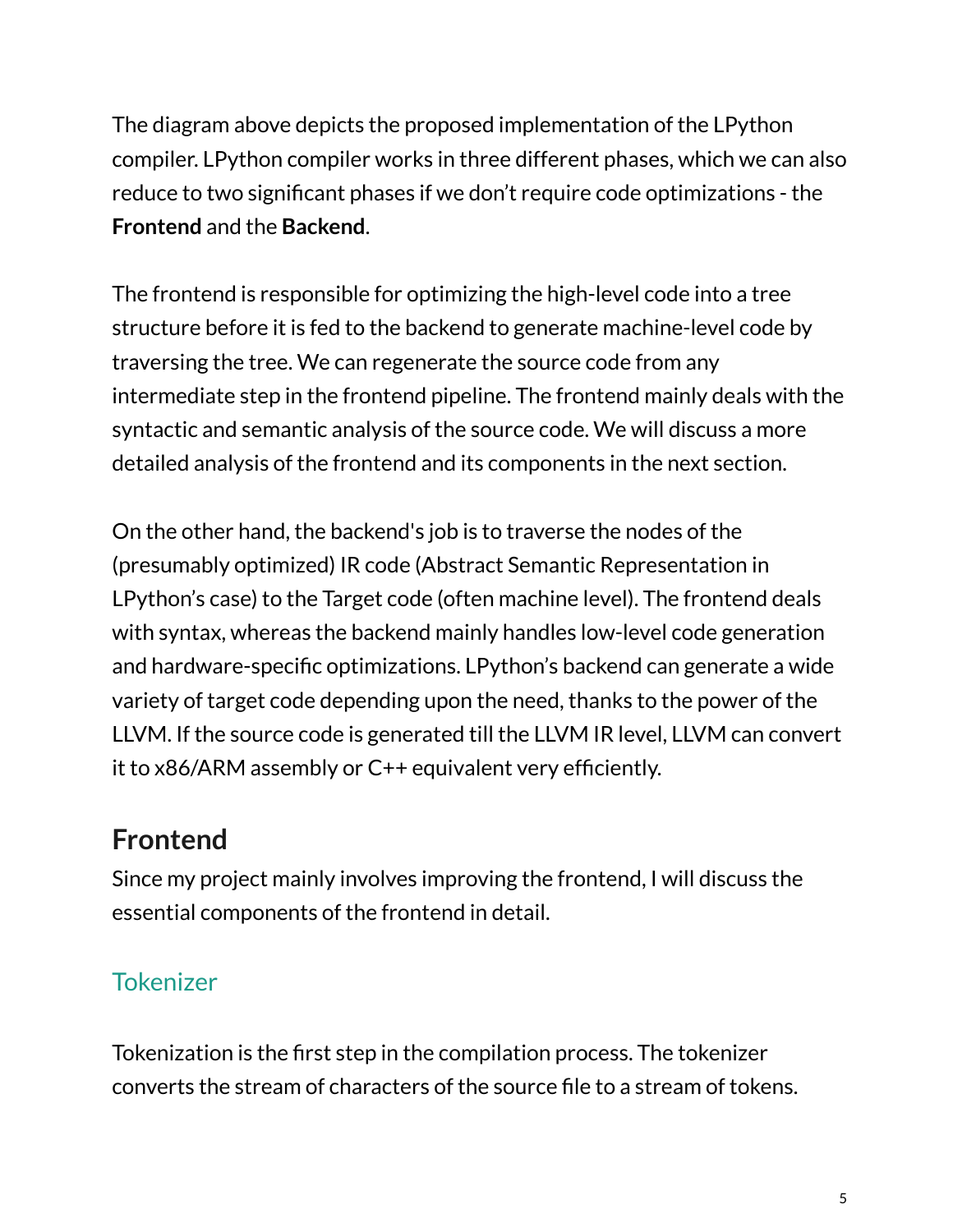Tokens are the most fundamental unit of the programming language. A token can be an identifier, separator, keyword, operator, literal, delimiter, or comment. The tokenizer further identifies the token type and passes tokens one at a time to the next stage of the compiler, that is, the parser. The errors caught in this part of the compilation process are due to incomplete syntax in the source file. For example, if a user forgets to open a parenthesis and forgets to close it later or starts a string with a single quote but closes it with a double quote. The tokenizer has no idea about the context of the code, so if someone mistakenly made some typo in a keyword, it will not be logged as an error to the user during this phase of compilation.

At present, everything up to AST [generation](https://github.com/lcompilers/lpython/blob/f81caecd9897ac38cc6c08eb8ca22793cbb1dddc/src/runtime/lpython_parser.py) is abstracted by the CPython's AST [module.](https://github.com/lcompilers/lpython/blob/f81caecd9897ac38cc6c08eb8ca22793cbb1dddc/src/runtime/lpython_parser.py) This includes Tokenization, Parsing, and finally, generation of AST. It is convenient but very slow. The key reason for such a slow frontend is writing and reading operations on a file (files are stored in the disk and not in the immediate memory, requiring more machine cycles to access). Not to mention that CPython's interpreter is already quite slow. Fast compilation speed is one of the key aims of LPython; therefore, we cannot compromise on it.

For this very reason, Ondrej decided to implement our tokenizer and parser from scratch. This would allow us to control every aspect of the compilation process and not compromise on its swiftness. Another advantage of this approach is that we can also expand the frontend to include features specific to LPython in the future.

The new [tokenizer](https://github.com/lcompilers/lpython/pull/310) is not very mature at this point. It has been [directly](https://gitlab.com/lfortran/lfortran/-/blob/master/src/lfortran/parser/tokenizer.re) taken from the [LFortran's](https://gitlab.com/lfortran/lfortran/-/blob/master/src/lfortran/parser/tokenizer.re) codebase with some modifications. [Re2c](https://re2c.org/manual/manual_c.html) has been used to find patterns in the source code (using regular expressions) and convert them to its equivalent C++ code. This C++ code finally generates the tokens.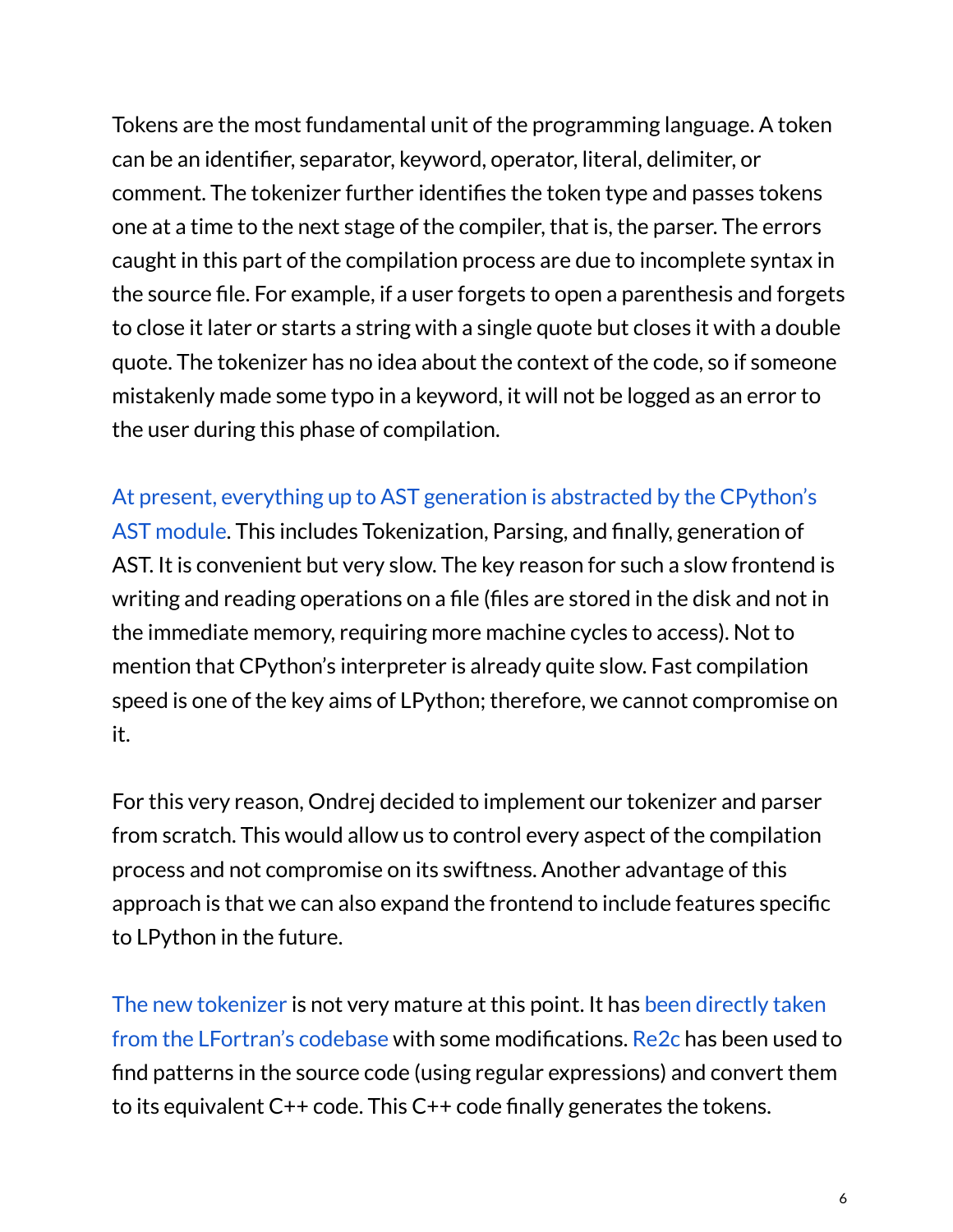[#260](https://github.com/lcompilers/lpython/pull/260), [#310,](https://github.com/lcompilers/lpython/pull/310) [#312,](https://github.com/lcompilers/lpython/pull/312) [#313,](https://github.com/lcompilers/lpython/pull/313) [#314,](https://github.com/lcompilers/lpython/pull/314) [#341](https://github.com/lcompilers/lpython/pull/341) and most importantly [#298](https://github.com/lcompilers/lpython/issues/298) have relevant discussions/code changes related to the new tokenizer. I have formulated these points by taking information from these PRs, issues, Zulip chat discussions, and the Python documentation page. Here is my proposed plan to improve the tokenizer -

- 1. As tokenization is crucial in the compilation process, testing it thoroughly is an essential task. Ondrej mentioned in **this [comment](https://github.com/lcompilers/lpython/pull/310#issuecomment-1086155075)**that initially, our tokenizer does not have to be perfect. However, as we progress further, it is necessary to lessen the difference in the tokens generated by ours and the CPython's tokenizer. We can start testing smaller files first and then move to large files of renowned codebases and check for the difference in the tokens generated by both the tokenizers. Even if the tokens generated are not exactly the same, the difference should be such that later stages of compilation are not affected.
- 2. The new tokenizer does not log syntax errors when it should. For instance, I opened a square bracket but forgot to close it later in the program (example below). It is the tokenizer's job to throw a syntax error here. The CPython tokenizer caught this error, but the new re2c tokenizer didn't. The compiler should log errors where it is supposed to. Catching and logging errors in the later stage of compilation can cause issues. Testing these errors is also part of my proposed plan.

```
❯ cat examples/test_1.py #Sample Code
def main():
    a = [1, 2, 3, 4, 5
    print(a)
❯ python -m tokenize examples/test_1.py #CPython logs
```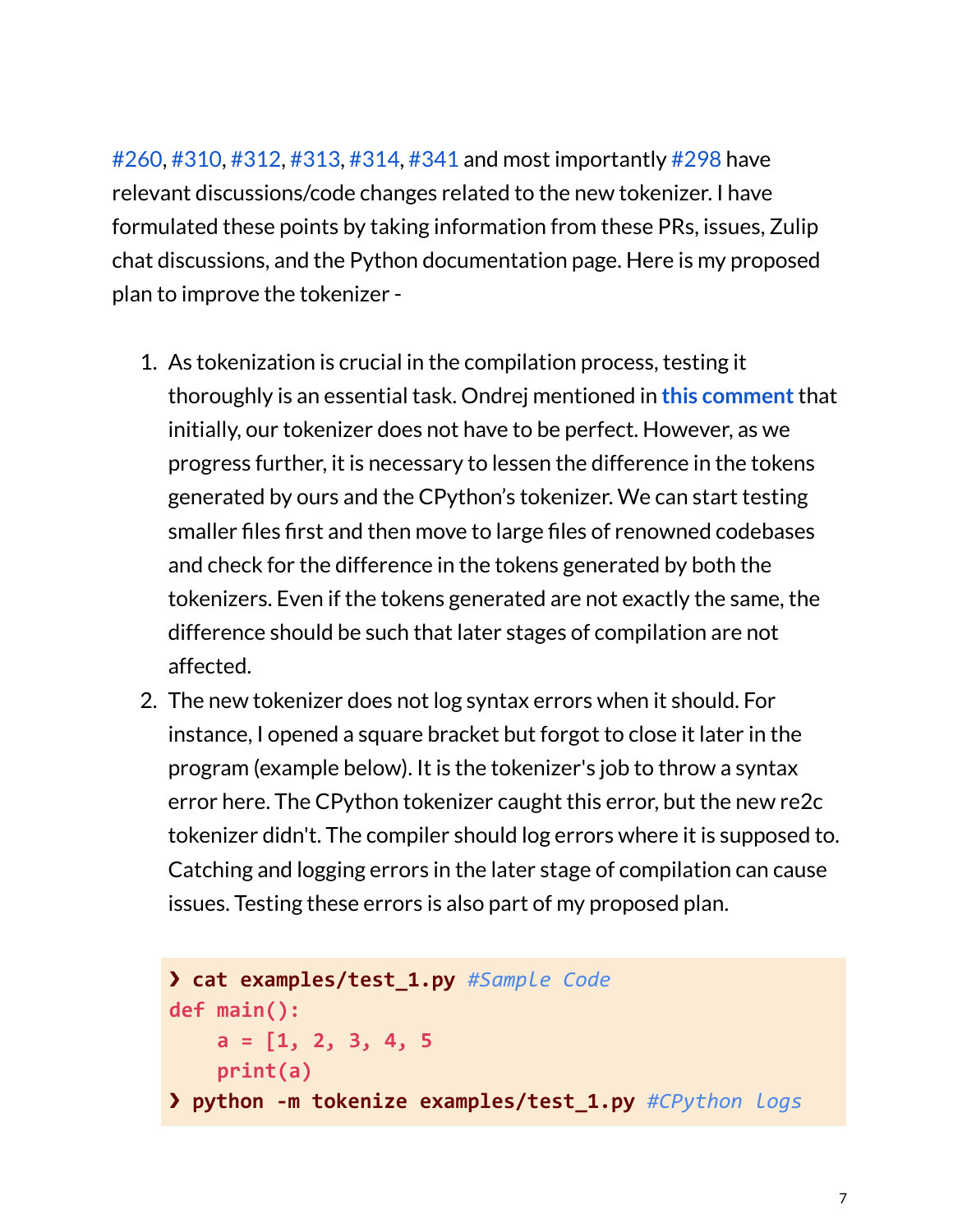```
errors
```

```
examples/test_1.py:4:0: error: EOF in multi-line
statement
❯ src/bin/lpython --show-tokens examples/test_1.py #No
error raised
(KEYWORD "def") 0:2
(TOKEN "identifier" main) 4:7
(TOKEN "(") 8:8
(TOKEN ")") 9:9
(TOKEN ":") 10:10
(NEWLINE) 11:11
(TOKEN "indent") 12:15
(TOKEN "identifier" a) 16:16
(TOKEN "=") 18:18
(TOKEN "[") 20:20
(TOKEN "integer" 1) 21:21
(TOKEN ",") 22:22
(TOKEN "integer" 2) 24:24
(TOKEN ",") 25:25
(TOKEN "integer" 3) 27:27
(TOKEN ",") 28:28
(TOKEN "integer" 4) 30:30
(TOKEN ",") 31:31
(TOKEN "integer" 5) 33:33
(NEWLINE) 34:34
(TOKEN "identifier" print) 39:43
(TOKEN "(") 44:44
(TOKEN "identifier" a) 45:45
(TOKEN ")") 46:46
(EOF) 47:47
```
3. Another major task is to ensure that there is no compromise in the tokenization speed by benchmarking it on large text files. [Re2c](https://re2c.org/benchmarks/benchmarks.html) has been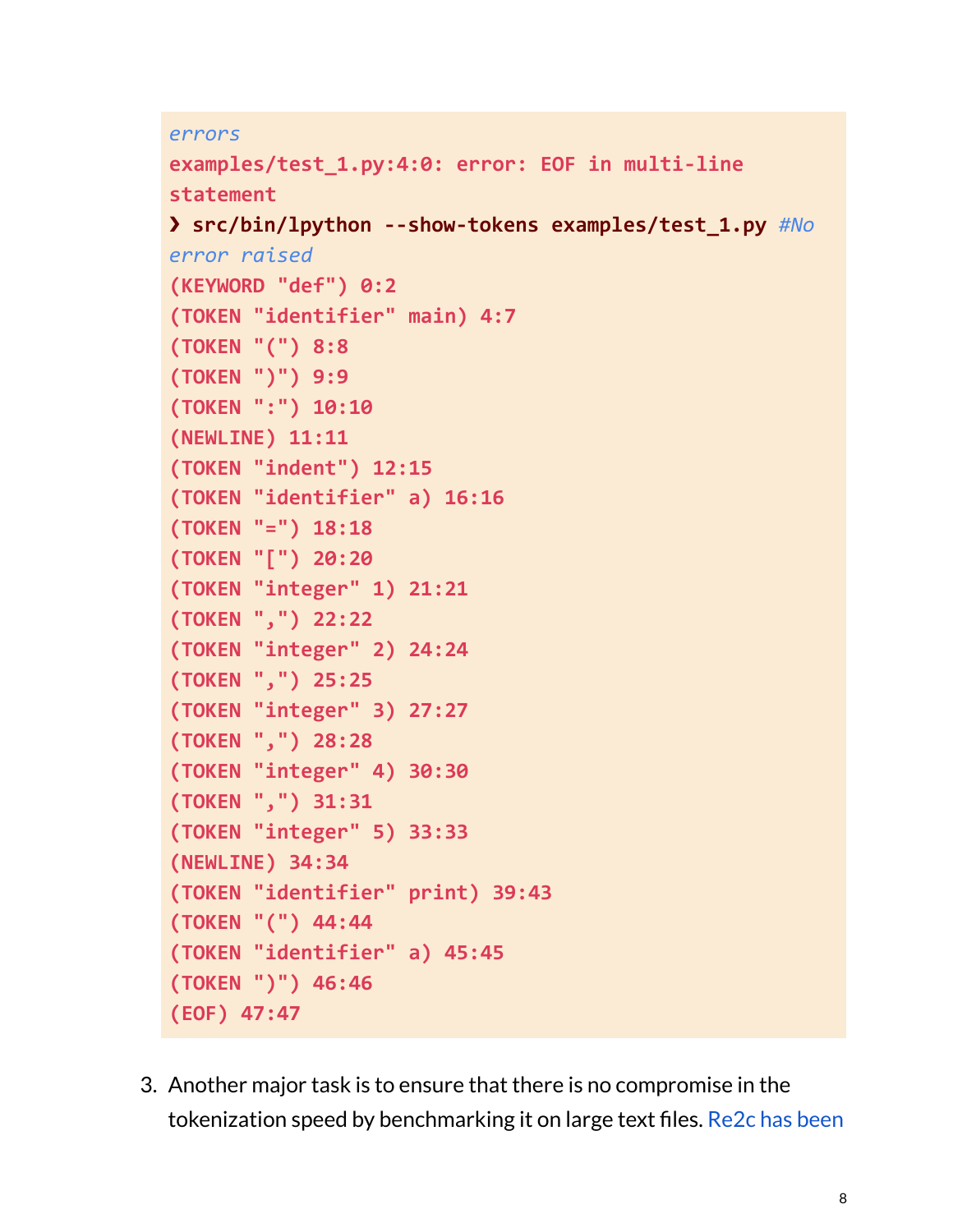known for its [insanely](https://re2c.org/benchmarks/benchmarks.html) fast run time, so there should be a major speed boost compared to the prior tokenization method, but will it be faster than the regular CPython tokenizer? We can know the quantitative results only when we benchmark them.

### Parser

After successful tokenization of the source code, the stream of tokens is passed to the next compilation step, parsing, carried out by a parser. In compiler architecture, a parser is a program that takes a stream of tokens as input and builds a data structure. In the case of LPython, this data structure is an AST (Abstract Syntax Tree). As discussed earlier, everything up to the AST generation is abstracted by the CPython AST module, which we plan to change by incorporating our new parser into the codebase.

CPython and LPython have different approaches to the parsing process and have different parser types. Generated using Bison, our parser will be an LR parser (employing LALR(1) parser tables). These parsers fall under a different class of parser (bottom-up parsers) compared to the current CPython parser, which is a PEG parser (these parsers are classified as Top-Down recursive-descent parsers, which is an entirely different class of parsers). PEG-based parsers work using backtracking algorithms. They try rules of parsing and backtrack when they don't match. Due to this reason, they are generally slower than the LALR-based parsers. Though PEG-based parsers might be slow, they are more robust than alternatives.

Before Python 3.9, CPython's parser was a LL(1)- based parser (also a Top-Down class of parser). I will not go into the details behind this transition, but you can read **[this](https://peps.python.org/pep-0617/)** if you are interested in learning more. All this information might seem too much, but it is essential to get a glimpse of all the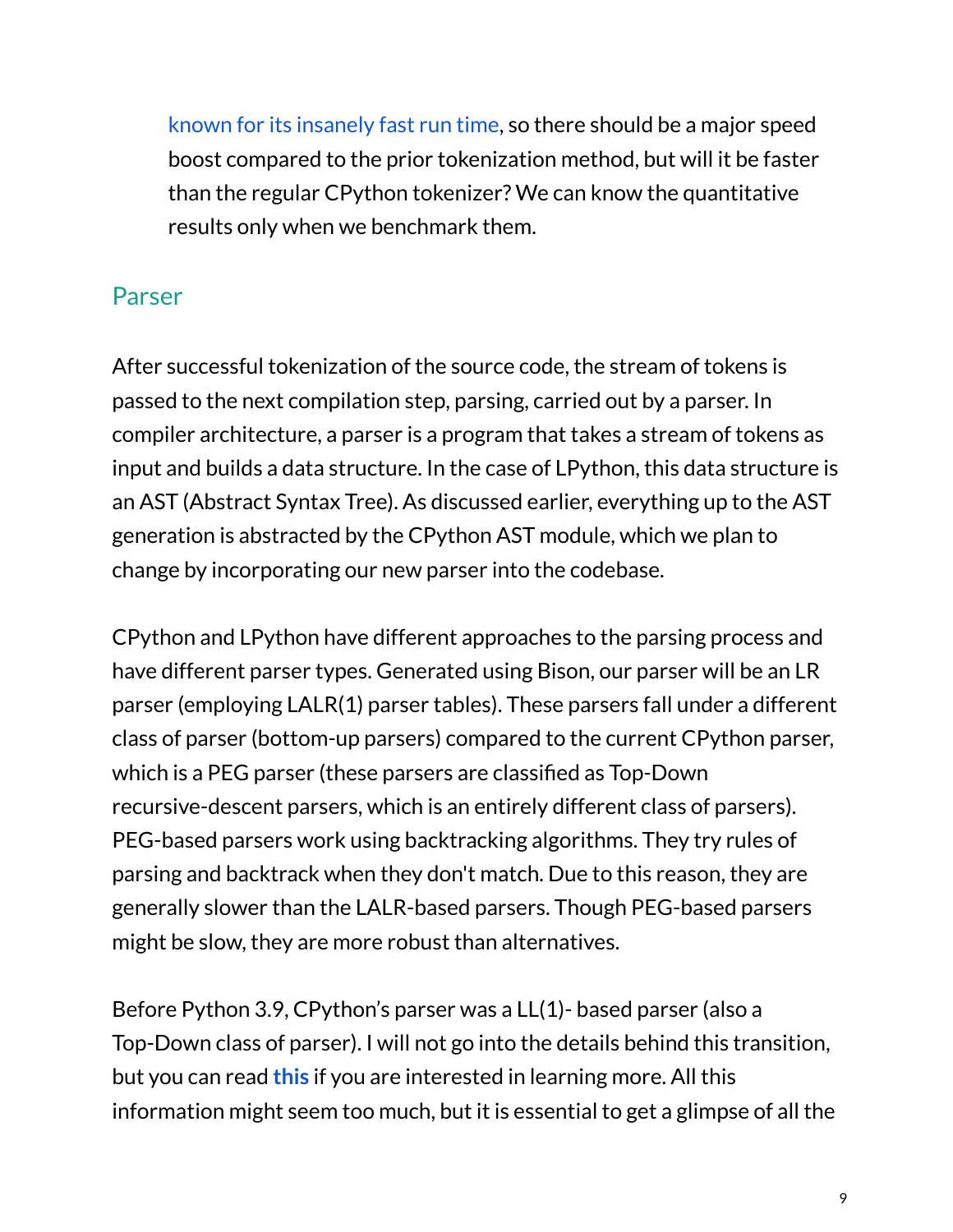different approaches before finalizing to implement our own. For instance, we are using Bison for our parser program generation, but CPython's core development team stays skeptical of its usage and [criticizes](https://peps.python.org/pep-0617/#rejected-alternatives) it (in the same PEP). If our current approach goes wrong or is way too complex to keep track of, a backup plan could be to use the current CPython Parser. **[Pegen](https://github.com/we-like-parsers/pegen)** is the official PEG parser generator used in CPython. It is maintained by the members of [CPython's](https://github.com/we-like-parsers/pegen_experiments) steering team. We can build CPython's parser directly using the [peg\\_generator](https://github.com/python/cpython/tree/main/Tools/peg_generator) tool in the official CPython repository, which uses pegen to generate the parser. We just have to run a simple build command to make it work. Maybe, in the future, we can add both of these parsers and give a choice to the user for the parser he wants to use for compilation as a CLI argument.

LPython's parser is non-functional at this moment. PR [#337](https://github.com/lcompilers/lpython/pull/337) added the initial parser files to the codebase, but there has been no significant progress from this point onwards. Here is my proposed plan for implementing the Bison-based parser -

- 1. **Reviewing and modifying the grammar rules:** The grammar rules specified in the LPython's parser are not complete yet. I have been taking the [CPython's](https://github.com/python/cpython/blob/755be9b1505af591b9f2ee424a6525b6c2b65ce9/Grammar/python.gram) syntax grammar as the reference for the grammar rules, and my first goal will be to match the grammar rules and apply them to the LPython's parser.
- **2. Testing and Documenting the Parser:** The final AST produced by the parser should be equivalent to the one produced by CPythons's AST module. We can automate the testing for AST in the test suite. Proper testing for syntax errors during the parsing phase is also essential. Most people find parsers very perplexing, making them hesitant to contribute to them. I will be adequately documenting the source files of the parser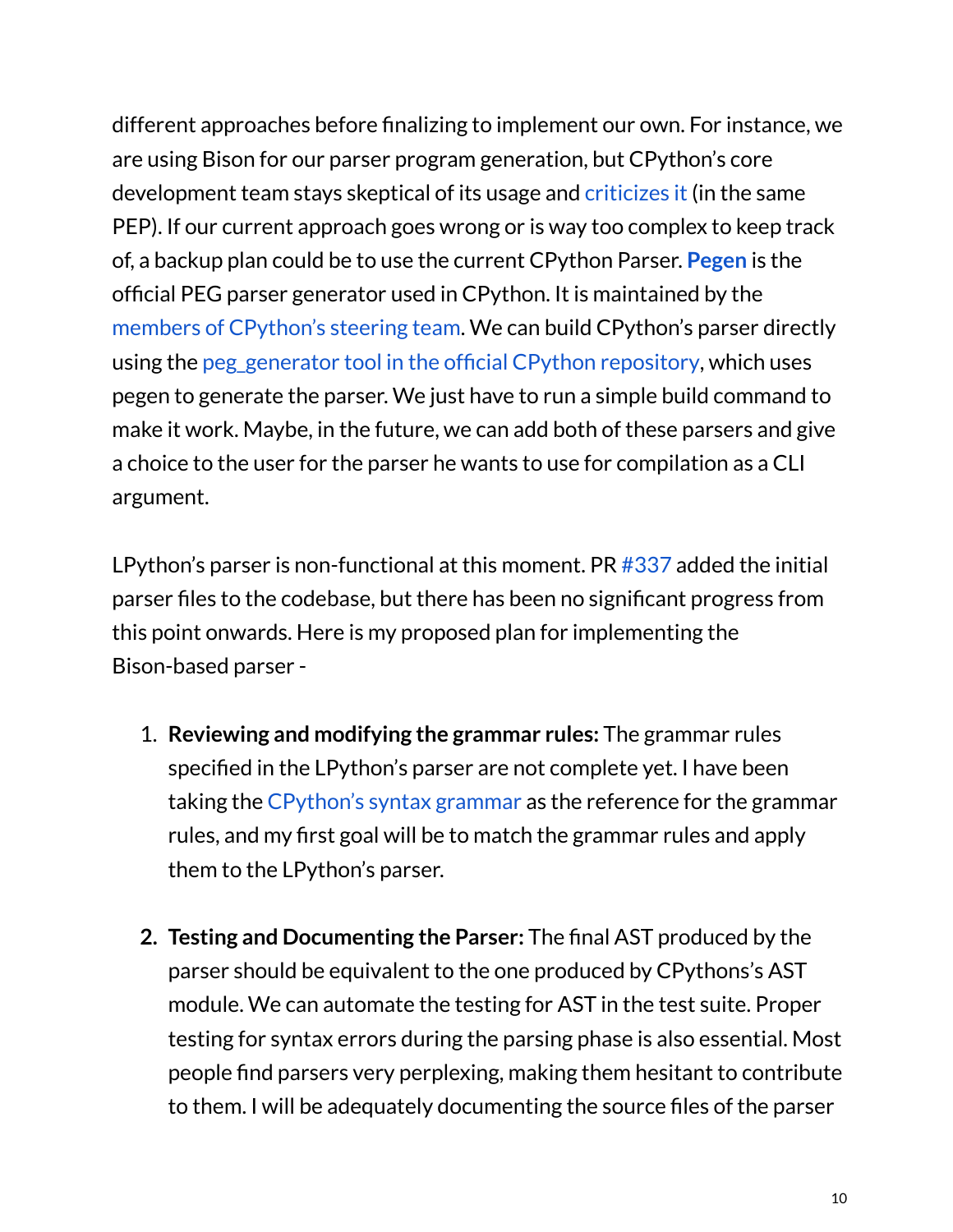generator so that even beginners can easily contribute to it. Apart from the regular documentation, I will also maintain a wiki page for essential parser-related information that I'll learn from contributing.

- **3. Logging Proper Error Messages during Parsing:** The objective of an error handler in a parser is to recover a syntax error. It plays a pivotal role in modern resilient parsers (like that of CPython), especially to be able to produce a valid AST even with syntax errors and provide proper and meaningful error messages. Bison has a very rich error handling support, and error messages can be specified with the grammar rules in the yy file. With the power of Bison, we can log meaningful error messages which will be at par, if not better, than the CPython parser.
- **4. Benchmarking the Parser:** There have been some initial efforts to benchmark the parser. PR [#359](https://github.com/lcompilers/lpython/pull/359) aims to implement a parser benchmark for the new parser based on the description provided in [#344](https://github.com/lcompilers/lpython/issues/344). There can be better approaches to benchmarking the parser than this, but we can see this as a good initial step.
- **5. Generate AST nodes directly:** As pointed out by Ondrej in [this](https://github.com/lcompilers/lpython/issues/298#issuecomment-1089478389) [comment,](https://github.com/lcompilers/lpython/issues/298#issuecomment-1089478389) we can explore the documentation of Bison to generate the actions of the parser automatically. It will generate AST nodes for most of the cases, and we can do it manually for the left out cases. It has been implemented in LFortran for macros and seems to work fine.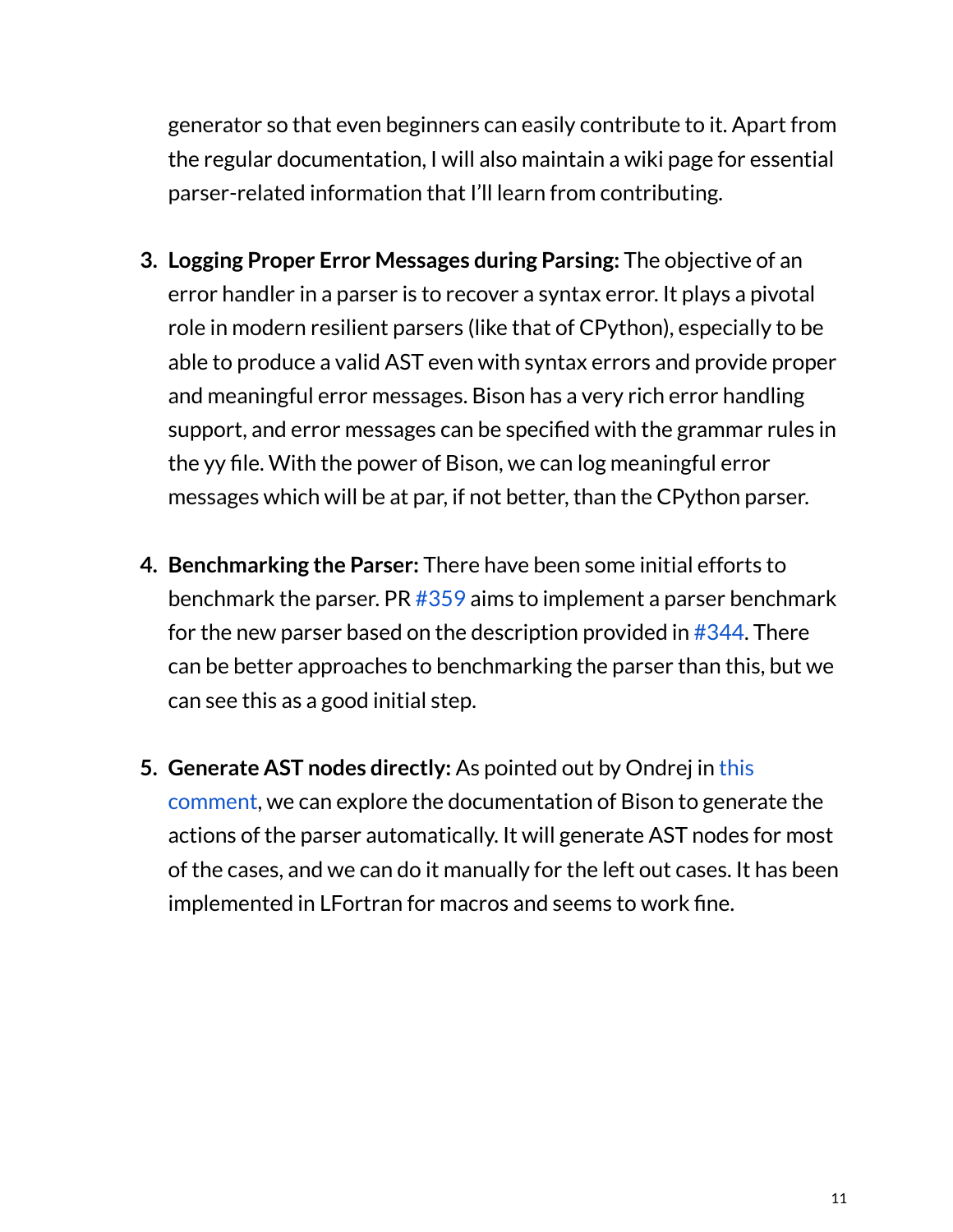# **Timeline**

## **Application Review Phase**

- $\bullet$  Since most of the code of my project will be written in  $C_{++}$ , the first thing I plan to do during this phase is to brush up on my C/C++ skills. I plan to read about the best practices used in the industry so that my code is not vulnerable. Naive C/C++ code is infamous for memory leaks, and I don't want any stability issues later in the codebase.
- Open more PRs, report any issues I find, and continue contributing to the project in general. The flow should not break.
- Read articles/blogs related to the development of the CPython's Compiler, especially the frontend. This will help me get used to the design principles in general.

## **Community Bonding Period**

- Set up my blog for posting weekly progress.
- Video Conference with my mentors and discuss any new idea that we should incorporate. I will also take suggestions on the implementation plan.
- Complete any pending PR from the previous phase.
- Open an Issue with a list of tasks to implement before the first evaluation phase deadline.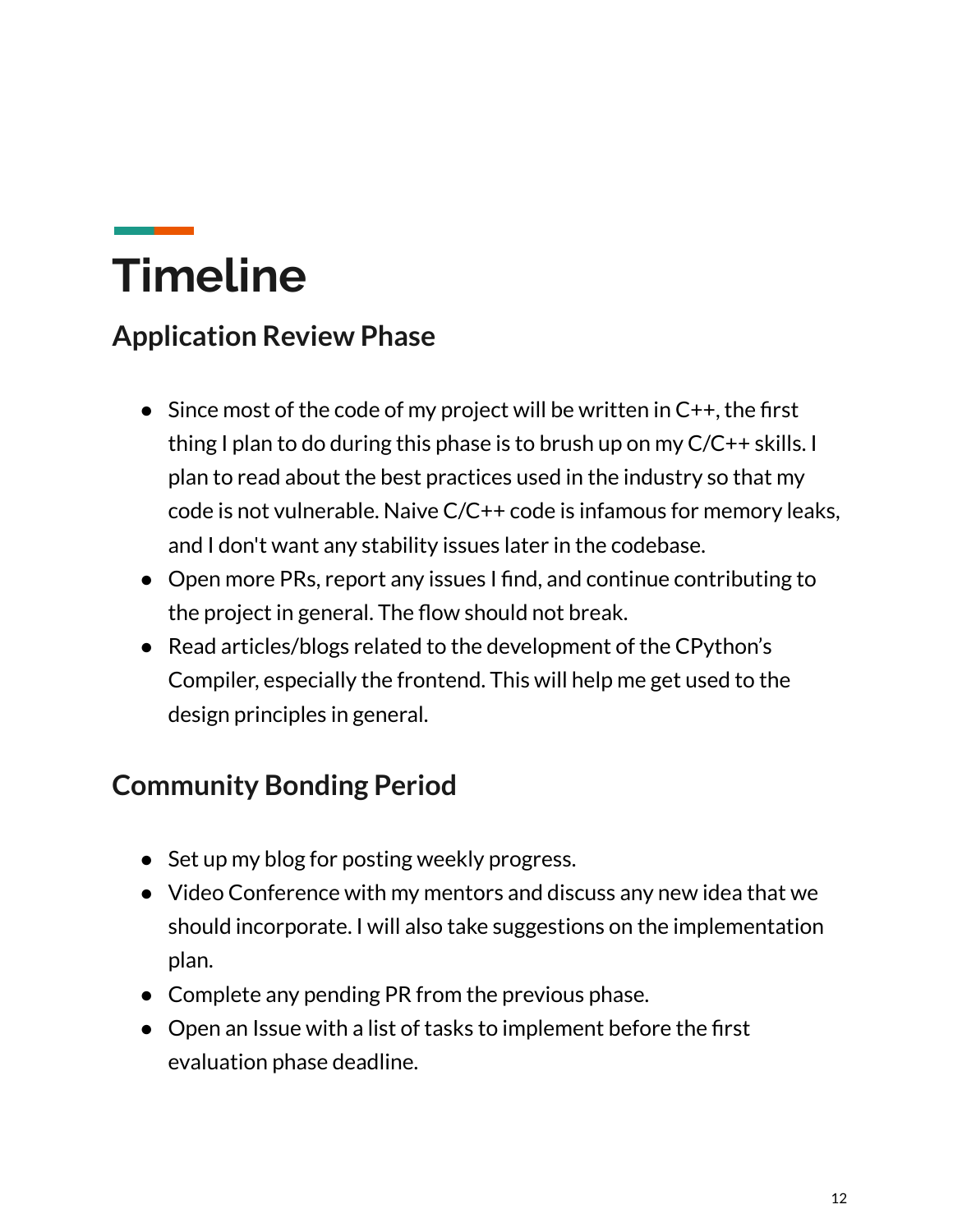## **Coding Phase**

### Week 1-2

- Add new tests for the tokenizer module. These tests will include comparison of tokens generated by our re2c based tokenizer and the tokenizer module in Python. Check for the points of conflict between both the tokenizers and work on making the new tokenizer generate tokens identical to those of Python's.
- Add benchmark tests for the tokenizer. This will show the time taken by the new tokenizer as compared to Python's to the users.

### Week 3-4

- Work on the meaningful error message generation in the tokenizer module. Making sure that tokenization error is shown under expected circumstances by the tokenizer.
- Start the initial work for the parser. Review the definitions and the grammar rules described in the parser file.

### Week 5-6

- Work on the testing and documentation of the new parser.
- Write the report for the first evaluation phase and also complete any pending PRs / progress blogs.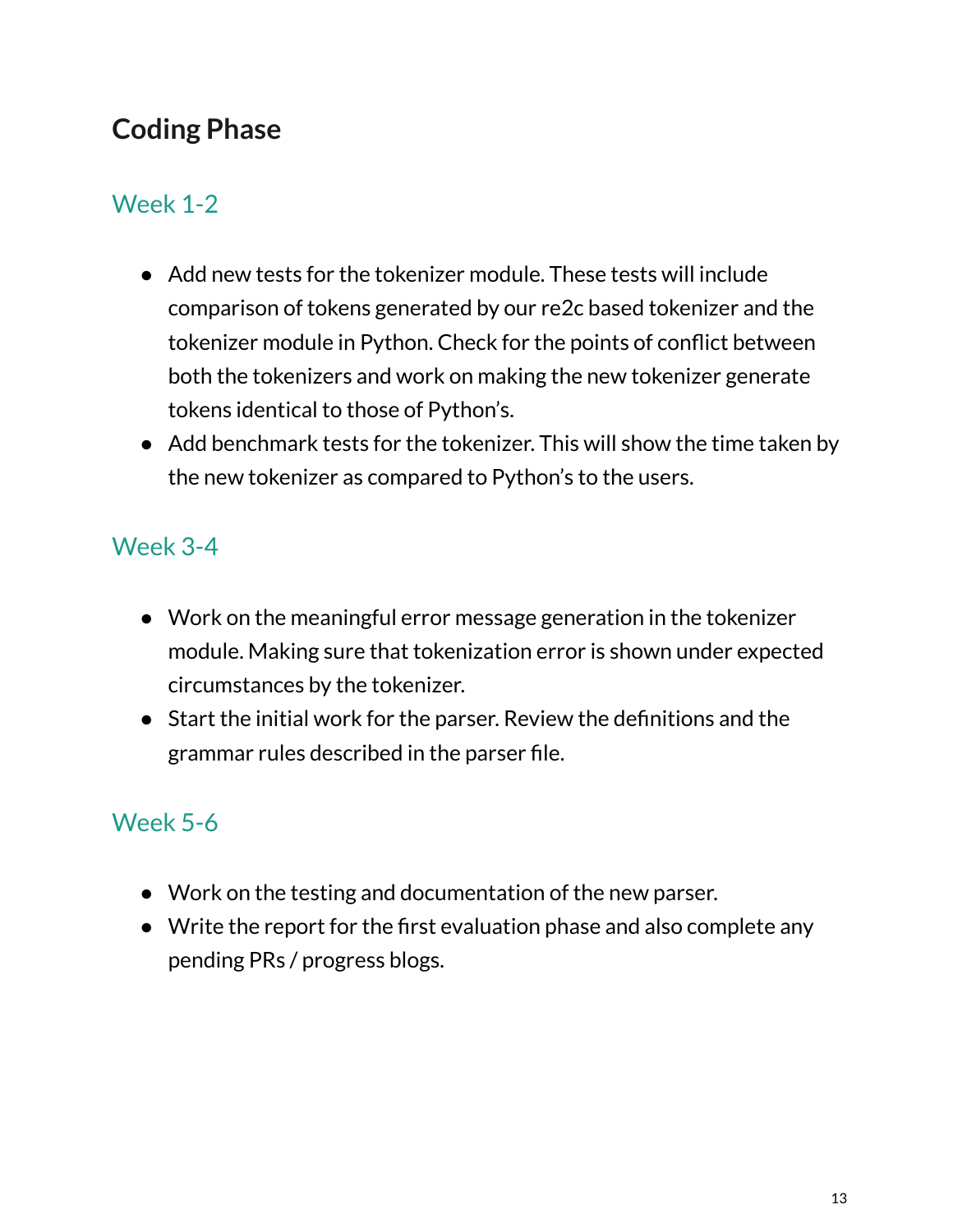### Week 7-8

- Work on the error handling part of the parser. Make sure meaningful error messages are logged covering all the different circumstances.
- Add tests related to these error messages.

### Week 9-10

- Work on benchmark suite for the new parser. This benchmark suite should have options to select multiple parsers to compare the results (eg. the old LL(1) parser and the new PEG-based parser).
- Work on automatic generation of the AST nodes.

### Week 11-12

- Complete the pending PRs.
- Write the final report

### **Post-GSoC Plans**

After GSoC, I will continue to contribute to LPython in any form I can. LPython's codebase will surely continue to grow once it achieves some of the fundamental functionalities of CPython. The conversion of code to a wide range of backends along with faster compile time will be game-changing and, in my opinion, would be the unique selling point of this project in the future. I will also help beginners get started with contributions and might become a mentor if LPython gets selected for GSoC next year.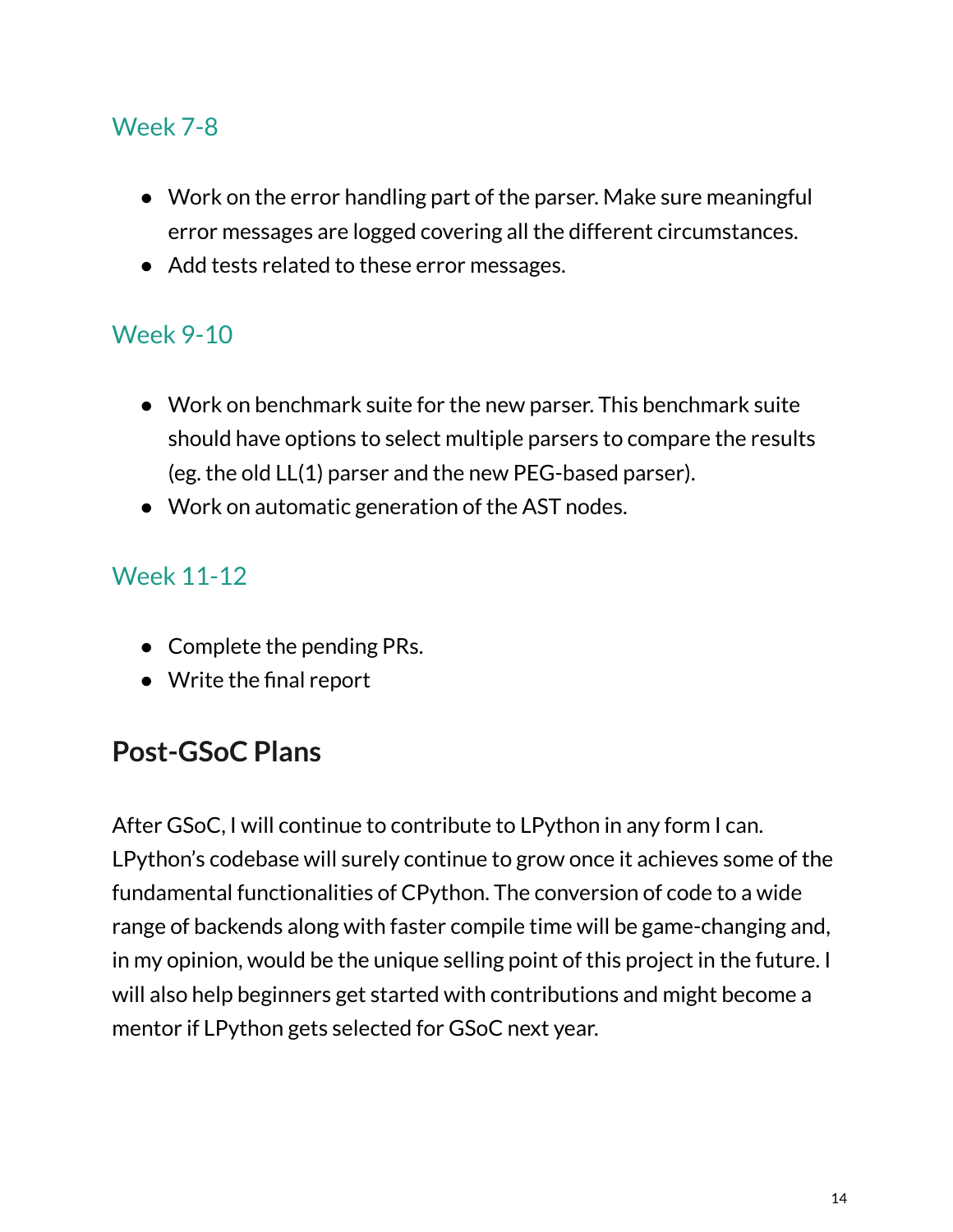## **References**

- 1. Write a re2c+Bison parser for Python · Issue #298 · [lcompilers/lpython](https://github.com/lcompilers/lpython/issues/298) [\(github.com\)](https://github.com/lcompilers/lpython/issues/298)
- 2. Add an initial Bison parser by certik  $\cdot$  Pull [Request](https://github.com/lcompilers/lpython/pull/337/files) #337 $\cdot$ [lcompilers/lpython](https://github.com/lcompilers/lpython/pull/337/files) (github.com)
- 3. Add initial [tokenizer](https://github.com/lcompilers/lpython/pull/310) for Python by certik  $\cdot$  Pull Request #310  $\cdot$ [lcompilers/lpython](https://github.com/lcompilers/lpython/pull/310) (github.com)
- 4. Remove all the Fortran related items from [tokenizer](https://github.com/lcompilers/lpython/pull/314) by [Thirumalai-Shaktivel](https://github.com/lcompilers/lpython/pull/314) · Pull Request #314 · lcompilers/lpython [\(github.com\)](https://github.com/lcompilers/lpython/pull/314)
- 5. Recognize Indent and Dedent as a Token by [Thirumalai-Shaktivel](https://github.com/lcompilers/lpython/pull/313) · Pull Request #313 · [lcompilers/lpython](https://github.com/lcompilers/lpython/pull/313) (github.com)
- 6. Do not recognize [docstrings](https://github.com/lcompilers/lpython/pull/312) in the tokenizer by certik  $\cdot$  Pull Request #312 · [lcompilers/lpython](https://github.com/lcompilers/lpython/pull/312) (github.com)
- 7. Add a parser benchmark  $\cdot$  Issue #344  $\cdot$  Icompilers/lpython (github.com)
- 8. Remove the Fortran parser [completely](https://github.com/lcompilers/lpython/pull/260) by certik  $\cdot$  Pull Request #260 $\cdot$ [lcompilers/lpython](https://github.com/lcompilers/lpython/pull/260) (github.com)
- 9. [https://github.com/python/cpython/blob/755be9b1505af591b9f2ee42](https://github.com/python/cpython/blob/755be9b1505af591b9f2ee424a6525b6c2b65ce9/Grammar/Tokens) [4a6525b6c2b65ce9/Grammar/Tokens](https://github.com/python/cpython/blob/755be9b1505af591b9f2ee424a6525b6c2b65ce9/Grammar/Tokens)
- 10. [https://docs.python.org/3/reference/compound\\_stmts.html#gramma](https://docs.python.org/3/reference/compound_stmts.html#grammar-token-suite) [r-token-suite](https://docs.python.org/3/reference/compound_stmts.html#grammar-token-suite)
- 11. [https://github.com/python/cpython/blob/755be9b1505af591b9f2e](https://github.com/python/cpython/blob/755be9b1505af591b9f2ee424a6525b6c2b65ce9/Grammar/python.gram) [e424a6525b6c2b65ce9/Grammar/python.gram](https://github.com/python/cpython/blob/755be9b1505af591b9f2ee424a6525b6c2b65ce9/Grammar/python.gram)
- 12. [cpython/token.h](https://github.com/python/cpython/blob/main/Include/token.h) at main  $\cdot$  python/cpython (github.com)
- 13. 2. Lexical analysis Python 3.10.4 [documentation](https://docs.python.org/3/reference/lexical_analysis.html)
- 14. Guide to CPython's Parser Python [Developer's](https://devguide.python.org/parser/) Guide